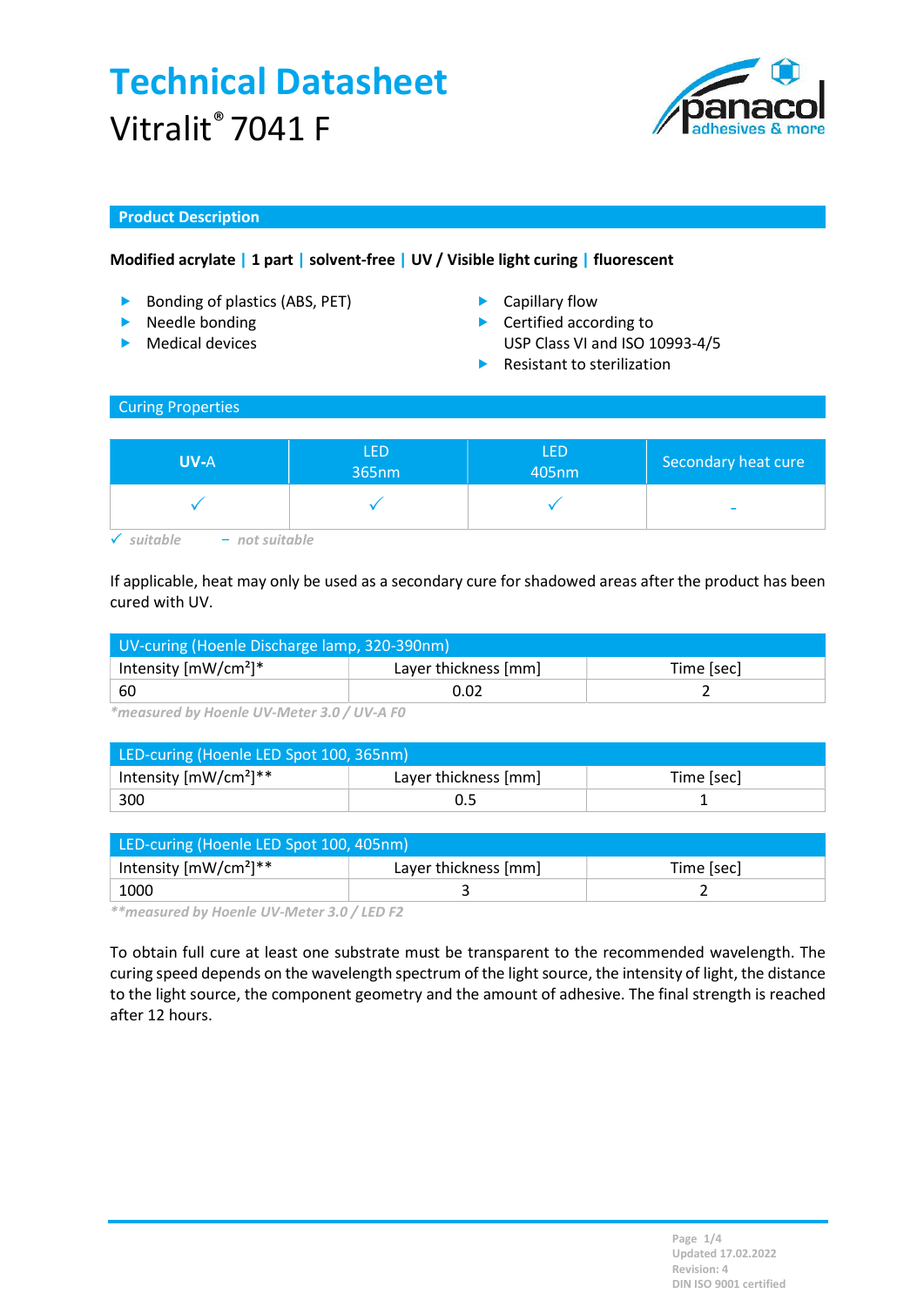

| <b>Technical Data</b>                                  |                              |
|--------------------------------------------------------|------------------------------|
|                                                        |                              |
| Resin                                                  | Acrylate                     |
| Appearance                                             | Transparent, slightly yellow |
| Fluorescence                                           | Blue                         |
| <b>Uncured Material</b>                                |                              |
| Viscosity [mPas] (Brookfield LVT, 25 °C, Sp. 2/60 rpm) |                              |
| PE-Norm 001                                            | $50 - 90$                    |
| Density $[g/cm^3]$                                     |                              |
| PE-Norm 004                                            | $1.0 - 1.1$                  |
| Flash point [°C]                                       |                              |
| PE-Norm 050                                            | >93                          |
| Refractive index [nD20]                                | $1.47 - 1.48$                |
| PE-Norm 023                                            |                              |
| <b>Cured Material</b>                                  |                              |
| Hardness shore D                                       |                              |
| PE-Norm 006                                            | $65 - 80$                    |
| Temperature resistance [°C]                            | $-40 - 120$                  |
| PE-Norm 059                                            |                              |
| Shrinkage [%]                                          | <4                           |
| PE-Norm 031                                            |                              |
| Water absorption [%]                                   | $<$ 7                        |
| PE-Norm 016                                            |                              |
| Glass transition temperature - DSC [°C]                | $32 - 42$                    |
| PE-Norm 009                                            |                              |
| Coefficient of thermal expansion [ppm/K] below Tg      | $40 - 90$                    |
| PE-Norm 017                                            |                              |
| Coefficient of thermal expansion [ppm/K] above Tg      | $250 - 450$                  |
| PE-Norm 017                                            |                              |
| Young's modulus - Tensile test [MPa]                   | $300 - 600$                  |
| PE-Norm 056                                            |                              |
| Tensile strength [MPa]                                 | $16 - 21$                    |
| PE-Norm 014                                            |                              |
| Elongation at break [%]                                | $40 - 80$                    |
| PE-Norm 014                                            |                              |

Transport/Storage/Shelf Life

| Package type      | <b>Transport</b>    | Storage             | Shelf life*                     |
|-------------------|---------------------|---------------------|---------------------------------|
| Syringe/Cartridge | At room temperature | At room temperature | At delivery                     |
| Other packages    | max. $25^{\circ}$ C | max. $25^{\circ}$ C | min. 6 months<br>max. 12 months |

\*Store in original, unopened containers!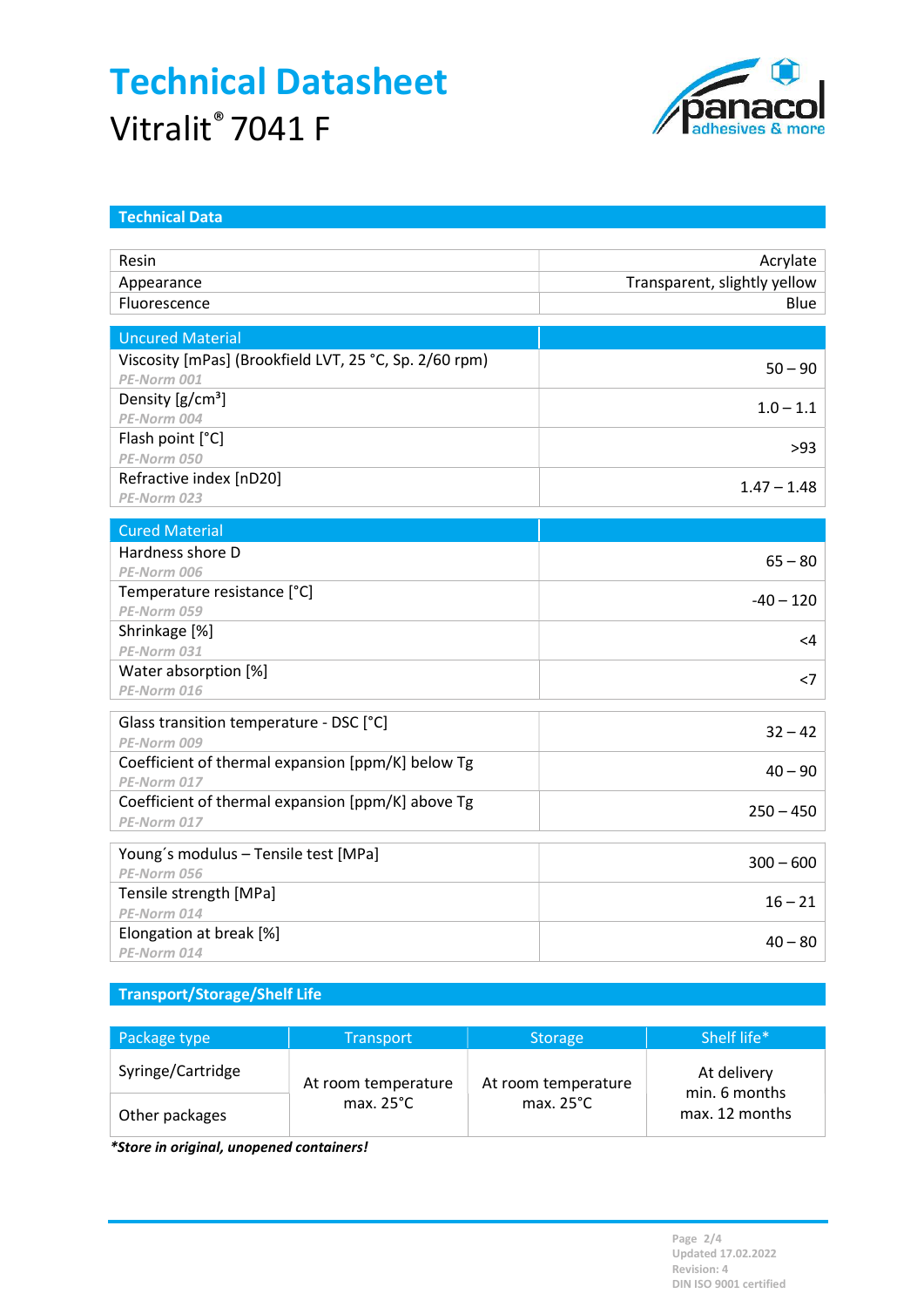

#### Instructions for use

### Surface preparation

The surfaces to be bonded should be free of dust, oil, grease, mold release, or other contaminants in order to obtain an optimal and reproducible bond. For cleaning we recommend the cleaner IP® from Panacol, or a solution of Isopropyl Alcohol at 90% or higher concentration. Substrates with low surface energy (e.g. polyethylene, polypropylene) must be pretreated in order to achieve sufficient adhesion.

### Application

Our products are supplied ready to use. Depending on the packaging, our adhesives may be dispensed by hand directly from the package, or they can be applied using dispensing systems and automation that is compatible with light-curable adhesive chemistry. Vitralit® adhesives can begin to cure slowly in daylight and with longer term exposure under indoor lighting. We therefore recommend that adhesive exposure to ambient light must be kept to a minimum. Fluid lines and dispense tips must be 100% light blocking. For assistance with dispensing options, please contact our Application Engineering department. Adhesive and substrate should not be cold for proper bonding. They must be allowed to warm to room temperature prior to processing. After dispensing the adhesive, bonding of the parts should be done promptly. It is recommended that curing stations be equipped with air exhaust systems to evacuate vapors and heat generated during the curing process. After curing, the adhesive must be allowed to cool to ambient temperature before testing the product's performance. For safety information refer to our Material Safety Data Sheet (MSDS).

#### Storage

This is light sensitive material. Containers must remain covered when not in use. Minimize exposure of uncured material to daylight, artificial light, and UV light during storage and handling. Store uncured product in its original, closed container in a dry location. Any material removed from the original container must not be returned to the container as it could be contaminated. Panacol cannot assume responsibility for products that were improperly stored, contaminated, or repackaged into other containers.

#### Handling and Clean-up

For safe handling information, consult this product's Material Safety Data Sheet (MSDS) prior to use. Uncured material may be wiped away from surfaces with organic solvents. Do not use solvents to remove material from eyes or skin!